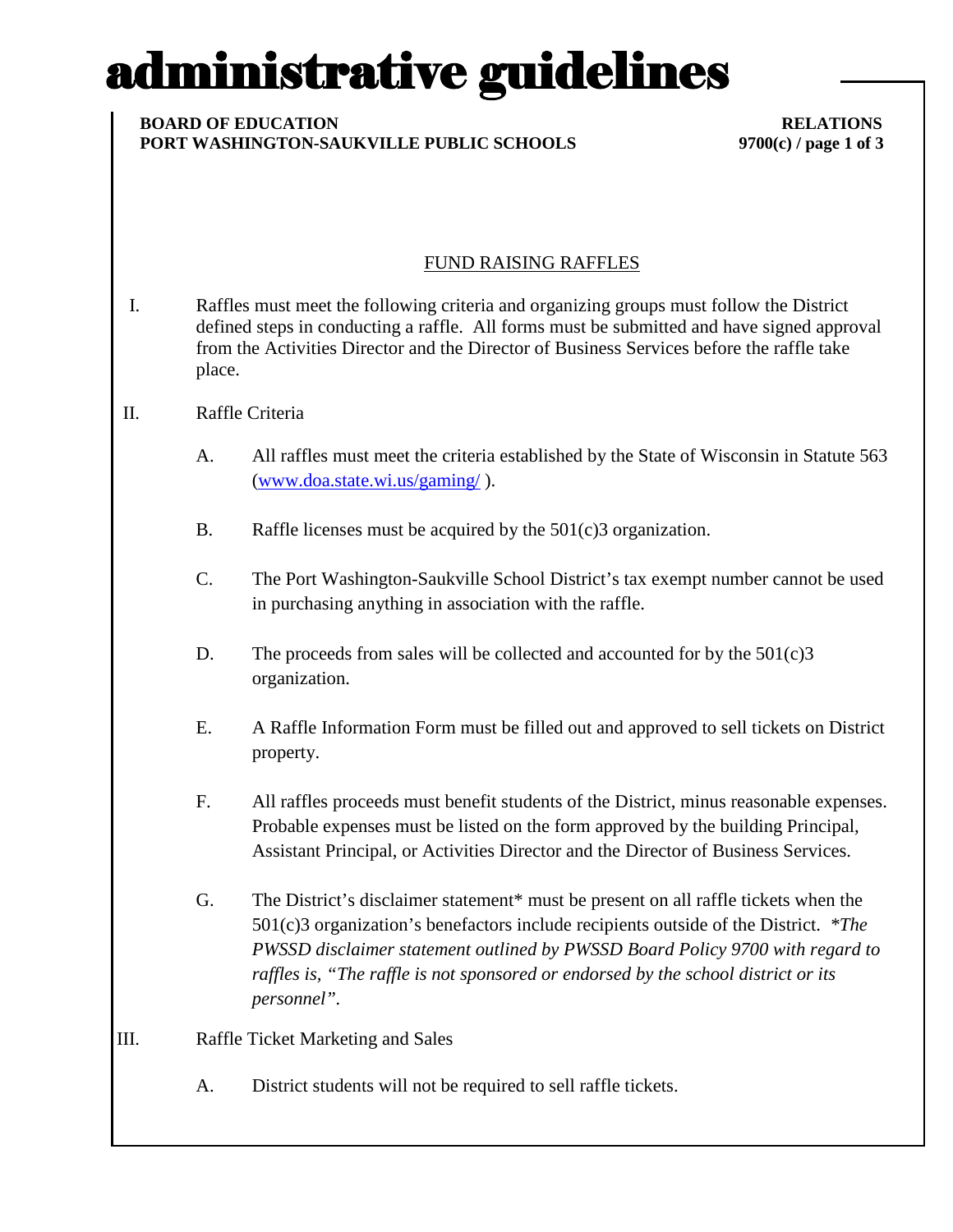# administrative guidelines

### **BOARD OF EDUCATION RELATIONS PORT WASHINGTON-SAUKVILLE PUBLIC SCHOOLS 9700(c) / page 2 of 3**

- B. If a District student volunteers to sell raffle tickets, the proceeds from the ticket sales will benefit the intended group listed on the ticket.
- C. Sales of raffle tickets cannot be directly associated with amount that a student pays in fees for the activity.
- D. At events, tickets cannot be directly marketed to attendees.
- E. Statement(s) can be read at an event by the PA announcer, at designated times, if preapproved by the building Principal, Assistant Principal, or Activities Director.
- F. Sign(s) approved by the building Principal, Assistant Principal, or Activities Director can be posted in designated spots in the high school promoting the raffle.
- G. Sales of tickets can only take place at a separate table near the concession stand. If a concession area is not available, the administrator will determine the location.
- H. A "Raffle Information Form" must be completed.